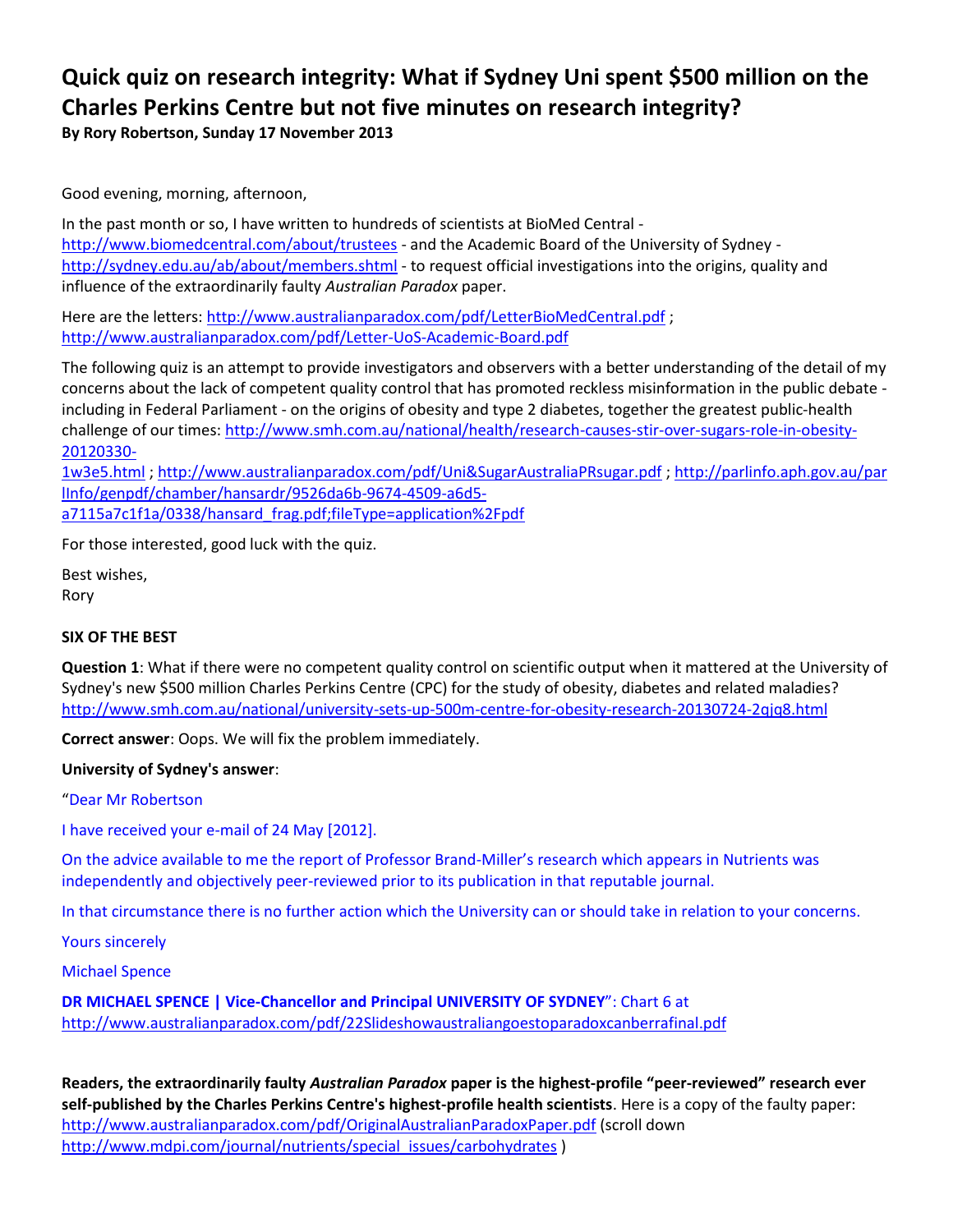**Question 2**: "The prevalence of obesity has increased 3 fold in Australians since 1980" (p. 491). What is a "3 fold" increase expressed in percentage terms?

**CPC answer**: "300%" (p. 502).

**Correct answer**: 200%.

**Question 3**: "Overall, there was a decrease in sugar contribution from nutritively [sugar] sweetened carbonated soft drinks to the Australian food supply, amounting to 12,402 tons (~600 g per person per year, Figure 6) from 2002 to 2006" (p. 498). Readers, what is ~12,000 tons of sugar divided by four years divided by ~20 million people? Show your workings.

**CPC answer**: "~600 g per person per year".

**Correct answer**: ~150 g per person per year. Workings: 12,400 tonnes is 12,400,000,000 grams. Divided by four is ~3,000,000,000 grams. Then divide by ~20,000,000 people. Cancelling seven zeros on each side, we have 300/2 grams = 150 g per person per year.

**Question 4**: Sales of sugary softdrinks rose from 35L per person in 1994 to 45L in 2006 (see Chart 5A, p. 498). Is that an increase or a decrease in sales? For example, is it a 30% increase or a 10% decrease?

**CPC answer**: "Food industry data indicate that per capita sales of low calorie (non-nutritively sweetened) [water and/or diet] beverages doubled from 1994 to 2006 [correct: rising from 15L to 30L] while nutritively [sugar] sweetened beverages decreased by 10% [from 35L to 45 L per year - huh?]" (p. 500, paragraph 3).

**Correct answer**: 30% increase. So sugary softdrink sales increased. Obesity increased. What paradox?

It turns out that the "paradox" finding resulted from an extraordinary misreading of a simple chart. Oops. In fact, in the real world - given the earlier upward trend in per-capita sugary drink sales from 1980 to 1994 - there is no evidence of "a consistent and substantial decline" in Australian per-capita sugar consumption via sugary softdrinks in the relevant 1980 to 2010 time-frame. As most observers notice immediately, the *Australian Paradox* paper is an extraordinarily faulty piece of work. That it was self-published in a formal journal - by the lead author operating as the "Guest Editor" of the publishing journal - is an academic disgrace, in my opinion (see pp. 10-11 in the next link).

**Question 5**: Comparing Figure 6 with Figure 6a i[n http://www.australianparadox.com/pdf/GraphicEvidence.pdf](http://www.australianparadox.com/pdf/GraphicEvidence.pdf) , is 150g per person per year "substantial" or trivial in the general scheme of things? For a bonus point: Does Figure 6 show (a) clear evidence of "a consistent and substantial decline" in per capita sugar consumption over the relevant 1980 to 2010 timeframe; or (b) less than a decade's worth of dodgy data, poorly analysed?

**CPC answer**: Substantial. For a bonus point: (a).

**Correct answer**: Trivial, even if one assumes the data are valid. For a bonus point: (b).

**Question 6**: Readers, evidence for a "consistent and substantial decline" in something - anything - typically requires the available data to trend down not up. Am I right? In Figures 1, 2, 3, 4, 4a and 5 in the *GraphicEvidence* link above, do the authors' chosen and preferred *Australian Paradox* datasets trend up or down over the relevant 1980 to 2010 timeframe? (pp. 4-6)

**Correct answers**: Yes. Up. One wonders how this nonsense was ever published in a formal journal. On that, see #xx on p. 20 of my *GraphicEvidence* link.

**CPC answer**: "This analysis of apparent consumption, national dietary surveys and food industry data indicates a consistent and substantial decline in total refined or added sugar consumption by Australians over the past 30 years" (bottom of p.499). Huh?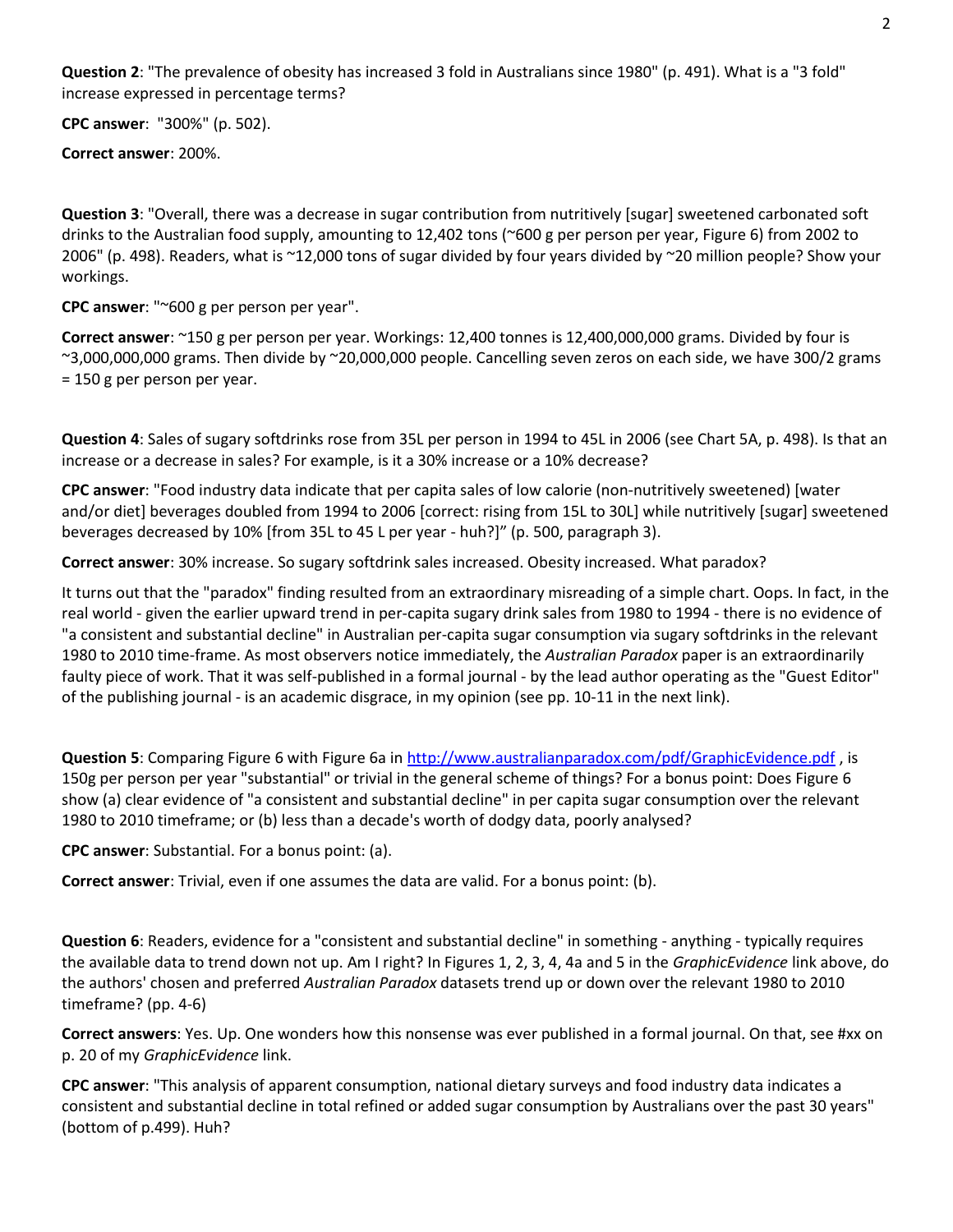#### **SIX MORE - FOR BONUS POINTS**

Readers, Professor Jennie Brand-Miller and Dr Alan Barclay have a website devoted to pretending that their extraordinarily faulty *Australian Paradox* paper is flawless[: http://www.glycemicindex.com/](http://www.glycemicindex.com/) (pointing to) <http://www.theaustralianparadox.com.au/>

Awkwardly, that website features the "independent" Green Pool sugar series, a series commissioned, funded and "framed" by the sugar industry in 2012 in an attempt to rescue its underperforming University of Sydney business partners.

Yes, the University of Sydney and the sugar industry are business partners: that is, the University's GI business above exists in part to charge the sugary food/drink industries up to \$6,000 a pop for stamping particular brands of sugar and sugary products as Healthy: (scroll down)<http://www.gisymbol.com/products-2/>; Sustagen Sport Chocolate is 57% sugar (yum) [http://www.gisymbol.com.au/cmsAdmin/uploads/Glycemic-Index-Foundation-Healthy-Choices-](http://www.gisymbol.com.au/cmsAdmin/uploads/Glycemic-Index-Foundation-Healthy-Choices-Brochure.pdf)[Brochure.pdf](http://www.gisymbol.com.au/cmsAdmin/uploads/Glycemic-Index-Foundation-Healthy-Choices-Brochure.pdf)

Here is a chart of the sugar industry's Green Pool series: [http://www.australianparadox.com/pdf/JBM-AWB-](http://www.australianparadox.com/pdf/JBM-AWB-AustralianParadox.pdf)[AustralianParadox.pdf](http://www.australianparadox.com/pdf/JBM-AWB-AustralianParadox.pdf)

Here is Professor Jennie Brand-Miller and Dr Alan Barclay's GI business explicitly partnered with the sugar industry: <http://www.logicane.com/Partners>

**Question 7**: Is it reasonable for Professor Jennie Brand-Miller and Dr Alan Barclay to pretend via a University of Sydney website that the sugar industry's invented Green Pool sugar series - which trends flat/up over the quarter-century to 2010 - supports the *Australian Paradox* claim of "a consistent and substantial decline" over the period 1980-2010? For a bonus point: Is the sugary industry's "shonky sugar series" somehow "independent" in the debate about whether or not sugar is a menace to public health?

**Correct answer**: No. For a bonus point: No.

**CPC's answer: [***To be clear, this answer was made up by RDR weaving together various relevant facts.]* We would prefer not to discuss the University's partnership with the sugar and sugary products industries. Yes, it will be difficult to operate the \$500m Charles Perkins Centre research hub for studies into obesity, diabetes and related maladies with taxpayers funding close to 1000 researchers, support staff and research to the tune of hundreds of millions of dollars per annum - while also enjoying our business relationship with the sugar and sugary food/drink industries. To our credit, we have no similar financial relationship with the tobacco industry.

Fortunately, our highest-profile obesity and diabetes experts have sold over three million pop-sci diet books promoting the story that "There is absolute consensus that sugar in food does not cause [type 2] diabetes: <http://www.australianparadox.com/pdf/diabetes.pdf>

Awkwardly, our CPC experts' claim of "absolute consensus" is ridiculed by the wide acceptance by scientists and medical practitioners of the view that sugar is a key driver of type 2 diabetes: <http://care.diabetesjournals.org/content/33/11/2477.full.pdf>

Indeed, a recent survey by Credit Suisse found that something like 90% of medical doctors globally think added sugar is a key driver of both obesity and type 2 diabetes: pp. 14-15 in [https://publications.credit](https://publications.credit-suisse.com/tasks/render/file/index.cfm?fileid=780BF4A8-B3D1-13A0-D2514E21EFFB0479)[suisse.com/tasks/render/file/index.cfm?fileid=780BF4A8-B3D1-13A0-D2514E21EFFB0479](https://publications.credit-suisse.com/tasks/render/file/index.cfm?fileid=780BF4A8-B3D1-13A0-D2514E21EFFB0479)

Our experts may not know what they are talking about with regards to added sugar, obesity and type 2 diabetes but they are good for the CPC brand because their pro-sugar nonsense remains high-profile in the public debate: ("10 times"?!)<http://www.abc.net.au/worldtoday/content/2013/s3868327.htm> ; (more like) [http://assets.coca](http://assets.coca-colacompany.com/ba/22/39fae0564dcda20c694be368b8cf/TCCC_2010_Annual_Review_Per_Capita_Consumption.pdf)[colacompany.com/ba/22/39fae0564dcda20c694be368b8cf/TCCC\\_2010\\_Annual\\_Review\\_Per\\_Capita\\_Consumption.pdf](http://assets.coca-colacompany.com/ba/22/39fae0564dcda20c694be368b8cf/TCCC_2010_Annual_Review_Per_Capita_Consumption.pdf)

**Question 8**: Readers, one of the rarest things in nature – and thus pretty well non-existent in genuine scientific observations of humans, animals and plants - is a dead-straight flat line. Indeed, the term "flat-lining" is associated with things not living but dead. So when CPC scientists discover a dead-flat straight line in one of their own self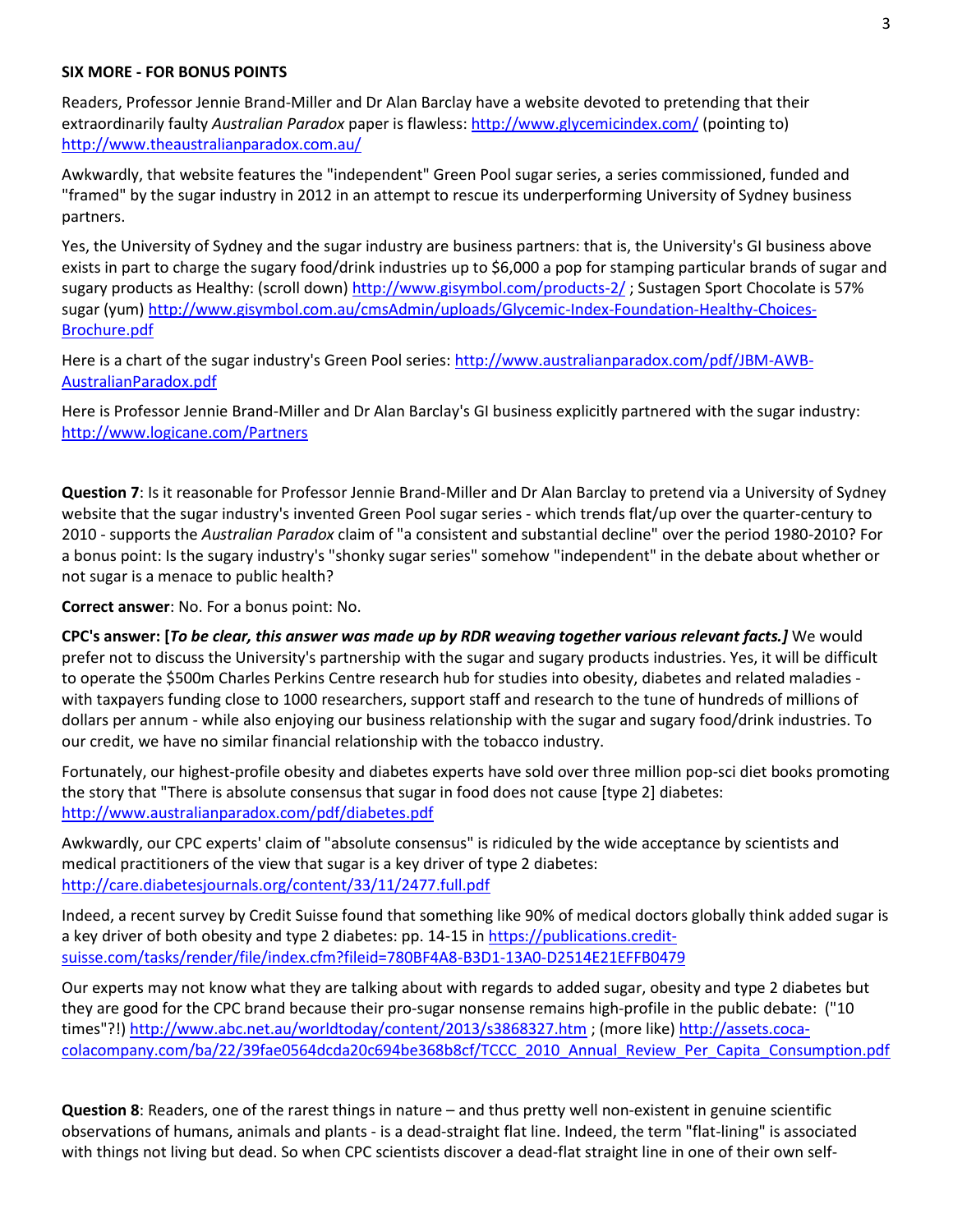published charts - Figures 9 and 10 in my *GraphicEvidence* link - should they investigate the extent to which the data have been falsified, or simply declare a "paradox" and pretend everything is fine, especially if it's a pro-sugar, GIbusiness-supportive result?

**CPC answer**: Simply declare an "Australian Paradox" and pretend everything is fine.

**Correct answer**: Write to the data provider and then assess the extent to which the **conspicuously flat-lining data were falsified**. Discuss the problem that falsified flat-lining data are not usually embraced as fact in "peer reviewed" research[: http://www.australianparadox.com/pdf/FAOfalsifiedsugar.pdf](http://www.australianparadox.com/pdf/FAOfalsifiedsugar.pdf)

**Question 9**: Is it reasonable for a competent member of the public to document the problems with an extraordinarily faulty piece of self-published yet "peer reviewed" research - highlighting its simple arithmetic errors, falsified data and mistaken interpretations of up versus down - and then make a fuss that its authors – influential CPC scientists with strong links to the sugar and sugary food industries - are seeking to (falsely) exonerate sugar including sugary softdrinks as a menace to public health?

**CPC answer**: "Professor Brand-Miller says Mr Robertson is not a nutritionist and does not understand nutrition": [http://www.smh.com.au/national/health/research-causes-stir-over-sugars-role-in-obesity-20120330-](http://www.smh.com.au/national/health/research-causes-stir-over-sugars-role-in-obesity-20120330-1w3e5.html#ixzz2kkbFvp94) [1w3e5.html#ixzz2kkbFvp94](http://www.smh.com.au/national/health/research-causes-stir-over-sugars-role-in-obesity-20120330-1w3e5.html#ixzz2kkbFvp94)

**Correct answer**: Yes. In particular, note that the final sentence in *Australian Paradox*'s "Conclusions" reads: "The findings challenge the implicit assumption that taxes and other measures to reduce intake of soft drinks will be an effective strategy in global efforts to reduce obesity" (p. 502). Clearly, it is the CPC's food/drink experts who refuse to face simple facts on the links between sugar, sugary softdrinks and public health: <http://www.rethinksugarydrink.org.au/facts>

**Question 10:** After influential but overconfident CPC scientists - three million popsci-diet books sold - had selfpublished an extraordinarily faulty paper and it had become both an academic disgrace and a menace to public health, should they have taken the approach of simply saying or doing whatever suited to pretend that their faulty paper is flawless?

#### **Correct answer**: No.

**CPC answer**: Mr Robertson's critique is wrong in part because in the late 2000s cars not humans were consuming a big chunk of the available sugar via ethanol production: [http://www.smh.com.au/business/pesky-economist-wont-let-big](http://www.smh.com.au/business/pesky-economist-wont-let-big-sugar-lie-20120725-22pru.html)[sugar-lie-20120725-22pru.html](http://www.smh.com.au/business/pesky-economist-wont-let-big-sugar-lie-20120725-22pru.html) ; (p. 2) <http://www.australianparadox.com/pdf/RESPONSE-TO-ROBERTSON.pdf>

**Question 11**: Incompetent scientific papers litter the scientific record. In general, that has little to do with scientific fraud. Mostly, it is just incompetence facilitated by a lack of competent quality control. But what if influential authors of an extraordinarily faulty paper - after having been advised multiple times that their high-profile paper is dominated by basic arithmetic errors, falsified data and confusion about up versus down – recklessly ignore a correct critique and choose instead to keep publishing responses in formal journals pretending that their notoriously faulty paper is flawless. Isn't that basic fraud?

**Correct answer**: It appears to be. After all, fraud simply is "intentional deception made for personal gain or to damage another individual" (<http://en.wikipedia.org/wiki/Fraud> ). The University of Sydney's high-profile scientists are well aware that their paper is faulty and yet time and time again they continue to claim that it is flawless; clearly, they have sought to bolster their credibility and careers at the expense of mine:

<http://www.australianparadox.com/pdf/nutrients-03-00491-s003.pdf> ;<http://www.theaustralianparadox.com.au/>

**CPC answer**: (September 2013) "The Australian Paradox has not been refuted": [http://www.biomedcentral.com/1471-](http://www.biomedcentral.com/1471-2458/13/898) [2458/13/898](http://www.biomedcentral.com/1471-2458/13/898) And yet:<http://www.australianparadox.com/pdf/GraphicEvidence.pdf>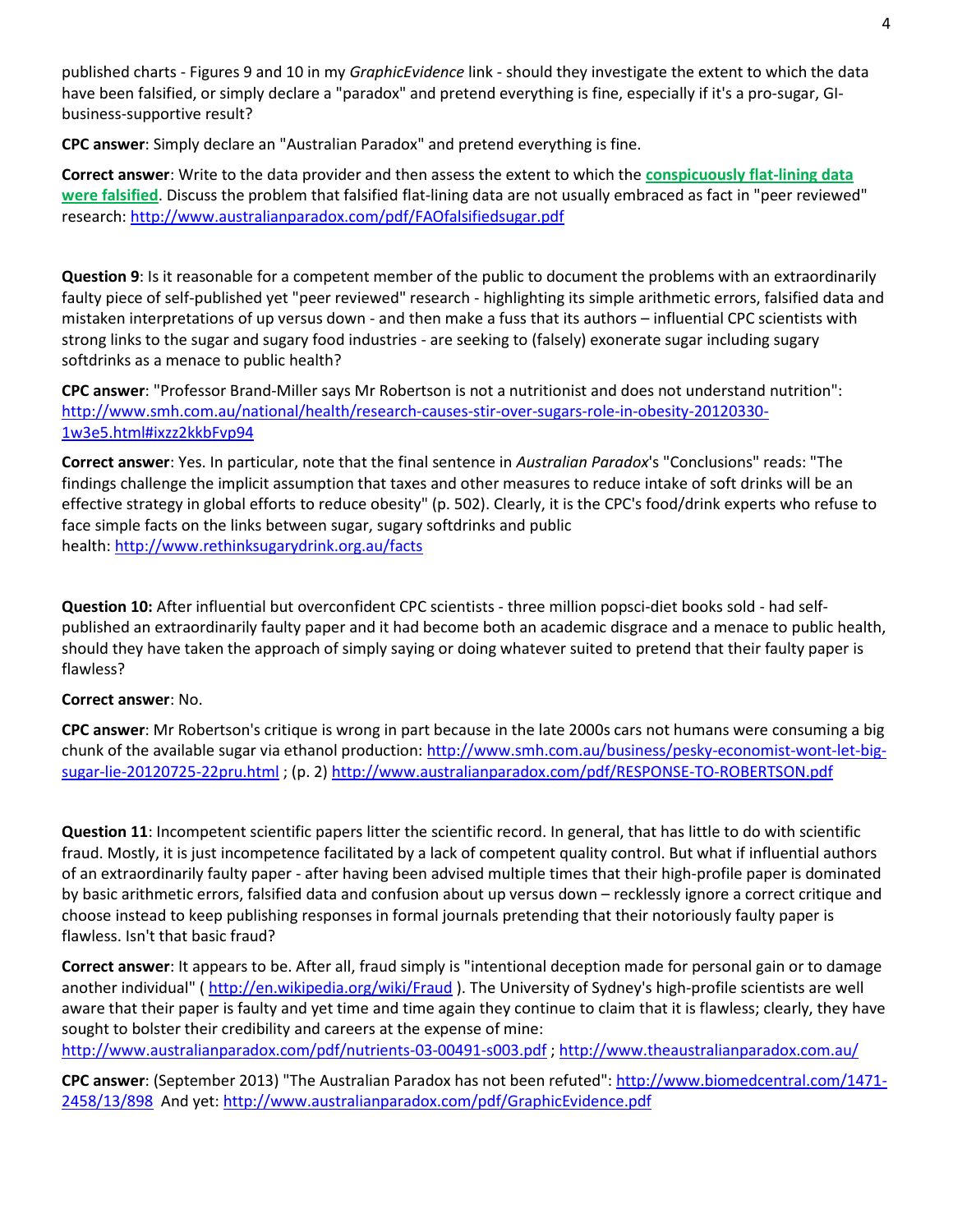**Question 12**: When a competent member of the public advises the University of Sydney's senior management of research misconduct involving an extraordinarily faulty yet high-profile paper self-published and defended by two of the University's undersupervised scientists, should it: (a) undertake a formal investigation into the veracity of its scientists' self-published work; or (b) pretend there is no problem and hope the problem goes away?

For a bonus point: Is it a problem that the CPC's highest-profile obesity and diabetes researchers - one of whom also is Head of Research at the Australian Diabetes Council - have sparked something of a bull market in shonky pro-sugar science that is a growing menace to Australian public health?

<http://www.australianparadox.com/pdf/Uni&SugarAustraliaPRsugar.pdf> ; (fourth final paragraph) http://well.blogs.nytimes.com/2013/07/25/obesity-comes-to-australia/? r=0

**Correct answer**: (a) Conduct a proper investigation. And for that bonus point: Yes.

In my opinion, Professor Jennie Brand-Miller and Dr Alan Barclay's notorious *Australian Paradox* paper is both an academic disgrace and a menace to public health. It should be corrected or retracted. A formal investigation of the unsettling *Australian Paradox* episode should be undertaken by both the University of Sydney's Academic Board and BioMed Central, the latest place where the influential CPC scientists have formally claimed that their obviously faulty paper is flawless.

Importantly, I have documented - in Sections 1-10 at<http://www.australianparadox.com/> - what I consider to be a clear breach of the National Health and Medical Research Council's Australian Code for the Responsible Conduct of Research. In particular, according to the NHMRC, "research misconduct" includes, amongst other things:

(i) "recklessness or gross and persistent negligence";

(ii) "serious consequences, such as false information on the public record"; and

(iii) "failure to declare and manage serious conflicts of interest": Sections 7 and 10 athttp:/[/www.nhmrc.gov.au/\\_files\\_nhmrc/publications/attachments/r39.pdf](http://www.nhmrc.gov.au/_files_nhmrc/publications/attachments/r39.pdf)

I encourage the Academic Board of the University to Sydney to initiate the official investigation I respectfully requested last week:<http://www.australianparadox.com/pdf/Letter-UoS-Academic-Board.pdf>And if what I've claimed in this unsettling episode turns out to be correct - as it is - the CPC's highly influential scientists should be removed from positions supported by taxpayer funding and especially those touching on matters of public health.

**CPC answer**: Unknown. Perhaps journalists should ask CPC head Professor Stephen Simpson <http://sydney.edu.au/science/people/stephen.simpson.php> - and University of Sydney Vice-Chancellor Dr Michael Spence what they are planning to do about this slowly inflating *Australian Paradox* scandal.

### **ENDPIECE**

Readers, the fact that the University of Sydney's highest-profile food-and-health researchers - with business links to the sugar and sugary food/drink industries - have tried hard to exonerate modern sugar consumption - including via sugary softdrinks - as a key driver of obesity and type 2 diabetes is a problem because added sugar is, in fact, a menace to public health (see the various links above and below).

This *Australian Paradox* scandal is particularly unsettling because it is widely known that the sugar industry does not cuddle up to universities in an effort to improve public health and boost scientific integrity. The sugar industry simply wants the university's stamp of credibility on pro-sugar nonsense in order to misinform the public debate.

For example, in the US, "Big Sugar" set out in the 1950s to scramble and mislead science on the links between modern sugar consumption and chronic diseases. Along the way, Harvard University in the 1960s and 1970s became America's "most public defender" of "modern sugar consumption" as harmless, its "science" reportedly corrupted by heavy funding from the sugar and sugary food/drink industries: [http://www.motherjones.com/environment/2012/10/sugar](http://www.motherjones.com/environment/2012/10/sugar-industry-lies-campaign)[industry-lies-campaign](http://www.motherjones.com/environment/2012/10/sugar-industry-lies-campaign)

In Australia, the University of Sydney is home to our highest-profile defenders of sugar and sugary softdrinks as harmless: [http://www.theaustralian.com.au/news/health-science/a-spoonful-of-sugar-is-not-so-bad/story-e6frg8y6-](http://www.theaustralian.com.au/news/health-science/a-spoonful-of-sugar-is-not-so-bad/story-e6frg8y6-1226090126776) [1226090126776;](http://www.theaustralian.com.au/news/health-science/a-spoonful-of-sugar-is-not-so-bad/story-e6frg8y6-1226090126776) <http://www.australianparadox.com/pdf/diabetes.pdf>